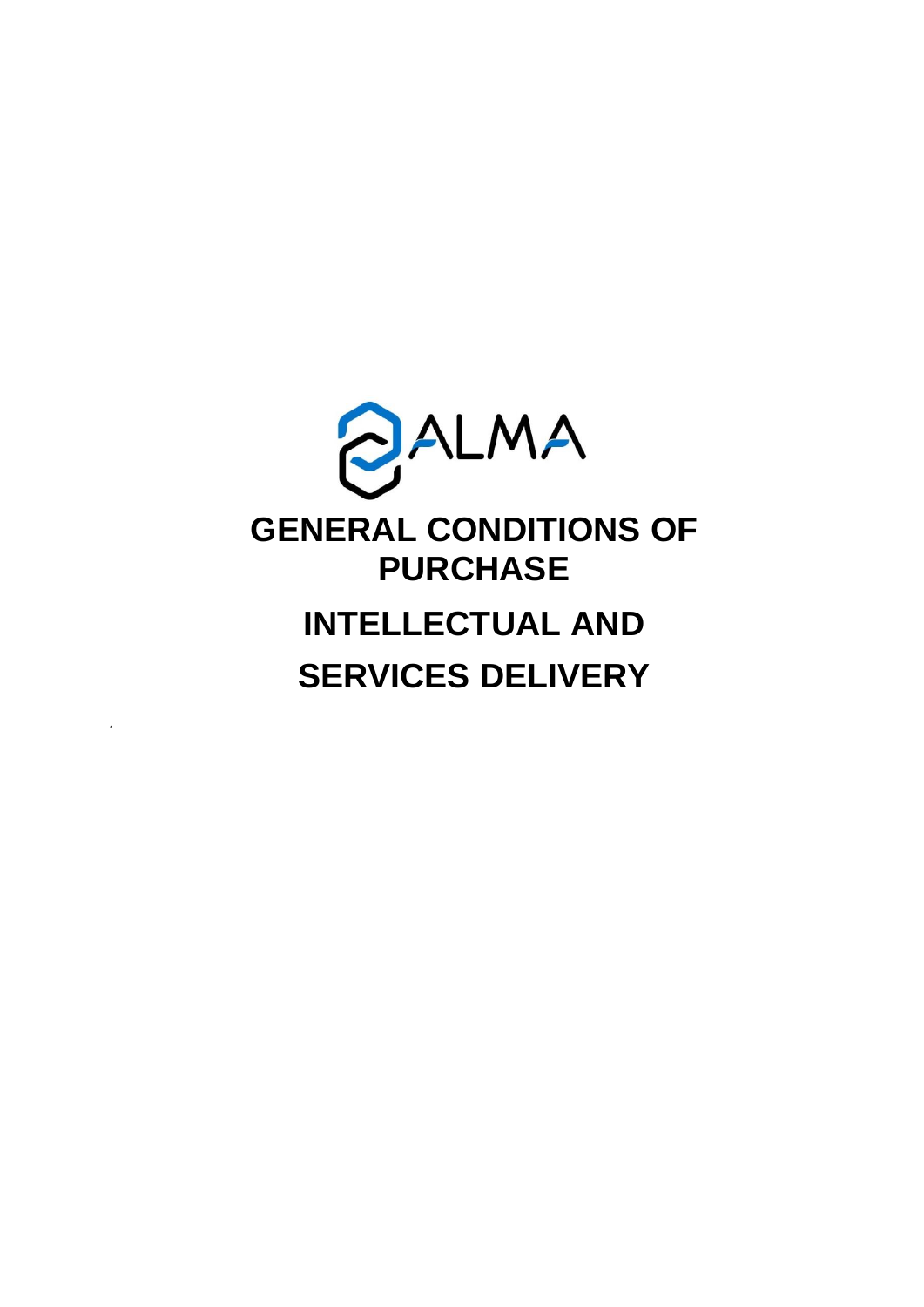

# **TABLE CONTENTS**

| 2 - CONTRACT DOCUMENTATION 3                                       |  |
|--------------------------------------------------------------------|--|
| 3 - HOW TO EXECUTE THE COMMAND3                                    |  |
|                                                                    |  |
|                                                                    |  |
| 6 - ACCEPTANCE OF BENEFITS  4                                      |  |
| 7 - TRANSFER OF OWNERSHIP  4                                       |  |
| 8 - PRICE - INVOICING - PAYMENT TERMS5                             |  |
|                                                                    |  |
|                                                                    |  |
|                                                                    |  |
| 12 - COMPLIANCE WITH SOCIAL REGULATIONS6                           |  |
| 13 - COMPLIANCE OF THE SERVICE WITH<br>REGULATIONS AND STANDARDS 6 |  |
| 14 - EXECUTION OF THE SERVICE ON A BUYER'S                         |  |
|                                                                    |  |
|                                                                    |  |
| 17 - TRANSFER - ASSIGNMENT -                                       |  |
|                                                                    |  |
| 19 - APPLICABLE LAW - COMPETENT                                    |  |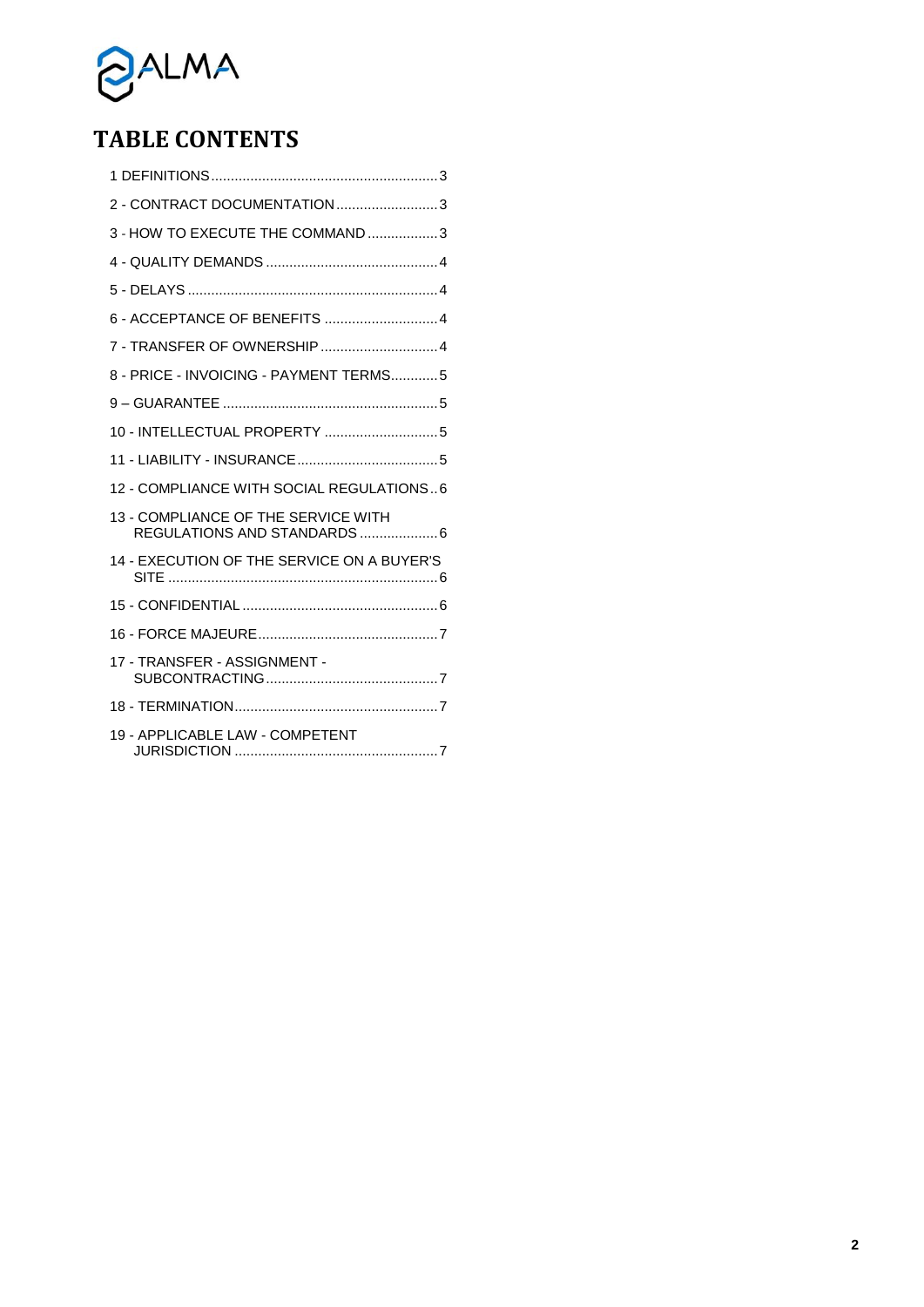

# <span id="page-2-0"></span>**1 DEFINITIONS**

**Buyer**: Company of ALMA issuing the order

**Goods Entrusted**: Goods entrusted by the Purchaser to the Service Provider and placed under the control and responsibility of the Service Provider with a view to the performance of the Order.

**GCP ISD**: The present general terms and conditions of purchase "Intellectual services and services".

**Order**: Document, in any form whatsoever, issued by the Purchaser and addressed to the Service Provider, relating to the purchase of a Service and including in particular the designation of the Service ordered, where applicable the Deliverables expected, the deadlines, the price and the reference to these GCP ISD.

**Own Knowledge**: Documents, knowledge, data, plans, methods, processes, drawings, software, models, whether patented or not, protected or not, including know-how, and in general any information of any nature and on any medium whatsoever, of which a Party is the owner, author or licensee before the entry into force of an Order or subsequently without access to the Own Knowledge of the other Party.

**Consultation**: The consultation and negotiation phase prior to the possible issue of an Order to the Service Provider.

**Declaration of Conformity**: Document provided by the Service Provider, under its responsibility, declaring the conformity of the Service to the standards in force as well as to all other applicable rules.

**Deliverables**: The media, in whatever form (paper, electronic or other) to be delivered by the Service Provider to the Purchaser as part of the Services ordered from the Service Provider. Deliverables include, but are not limited to, calculation notes, documents, files, studies, reports, Software source codes, data, etc...

**Party (ies)**: The Purchaser and/or the Service Provider.

**Service Provider**: Natural or legal person to whom the Order is addressed.

**Service(s)**: Any intellectual service or service performed by the Service Provider on behalf of the Purchaser on the Purchaser's Order, the content of which is described in the relevant Order, such as, but not limited to, studies, training, computer development, consulting. The Services may give rise to Results materialized in Deliverables.

**Acceptance Minute**: Document formalizing the acceptance of the Benefits and signed by both Parties.

**Results**: Any element, subject of the Order, of any nature whatsoever, whatever the medium and form, including processes, data, software, bundles, plans, technical notes, drawings, models, prototypes, test sets or any other element, subject of the Order, whether or not subject to intellectual property rights, and made or developed for the Purchaser on the basis of plans and/or diagrams and/or other Specifications specific to the Purchaser in the context of the execution of an Order. The Results are part of the Service.

**Specifications**: Any document issued and communicated by the Purchaser to the Service Provider that defines the Purchaser's specific requirements with which the Service Provider or the Supply must comply, the Purchaser's needs and the conditions of performance of the Supply, such as, but not limited to, specifications, standards and applicable quality requirements.

# <span id="page-2-1"></span>**2 - CONTRACT DOCUMENTATION**

**2.1** Orders for Services from the Purchaser to the Service Provider shall be governed by the provisions of these GCP ISD as soon as they are accepted by the Service Provider, either as they stand or as supplemented or modified by means of an amendment signed by the Parties.

The Services shall be performed in accordance with the Specifications mentioned either in the Order or in the amendment signed by the Parties.

Any other provision shall only apply to Orders if it has been accepted in writing by each of the Parties.

**2.2** The Order shall be deemed to be accepted by the Service Provider upon the occurrence of the first of the following two events:

Receipt by the Purchaser of the acknowledgement of receipt of the Order signed by the Service Provider, without modification, within fifteen (15) calendar days from the date of issue of the Order;

Start of execution of the Order by the Service Provider, without any written reservation on its part on the contractual documents, within the period referred to above.

# <span id="page-2-2"></span>**3 - HOW TO EXECUTE THE COMMAND**

**3.1** The Service Provider undertakes to carry out the Order in accordance with the contractual documents, and in compliance with the rules of art, regulations and standards in force.

The Service Provider is bound by an obligation of result with regard to compliance with the deadlines set out in the contractual documents and with regard to the delivery of Deliverables in accordance with the contractual documents, within the deadlines and in accordance with the other terms and conditions set out in the contractual documents.

The Deliverables delivered to the Purchaser shall be written by the Service Provider in a legible and comprehensible manner so as to be usable by the Purchaser. Where applicable, if required by the contract documents or regulations, the Supplier shall provide the Purchaser with a Declaration of Conformity together with the Deliverables.

**3.2** The Service Provider defines under its responsibility the means necessary to carry out the Order. In particular, it is incumbent upon the Service Provider to check that it has all the rights, elements and information necessary for the proper execution of the Order and, if necessary, to obtain any elements and information that it may lack prior to the execution of the Order. It must also inform the Buyer without delay of any difficulties or anomalies observed or that may occur during the execution of the Order.

**3.3** The Service Provider has a duty of information and advice towards the Purchaser. In particular, it undertakes in this respect to:

- Contribute to the analysis of the Buyer's needs and specificities by soliciting, if necessary, any information and/or document necessary for a perfect understanding of the Buyer's needs with regard to the Order;
- To warn the Buyer without delay and in writing, on the consequences of any new request or choice made by the Buyer, particularly on the technical and financial conditions for the realization of the Services;
- Report as soon as possible to the Buyer and confirm in writing any defects, errors or omissions in the information or documents provided by the Buyer;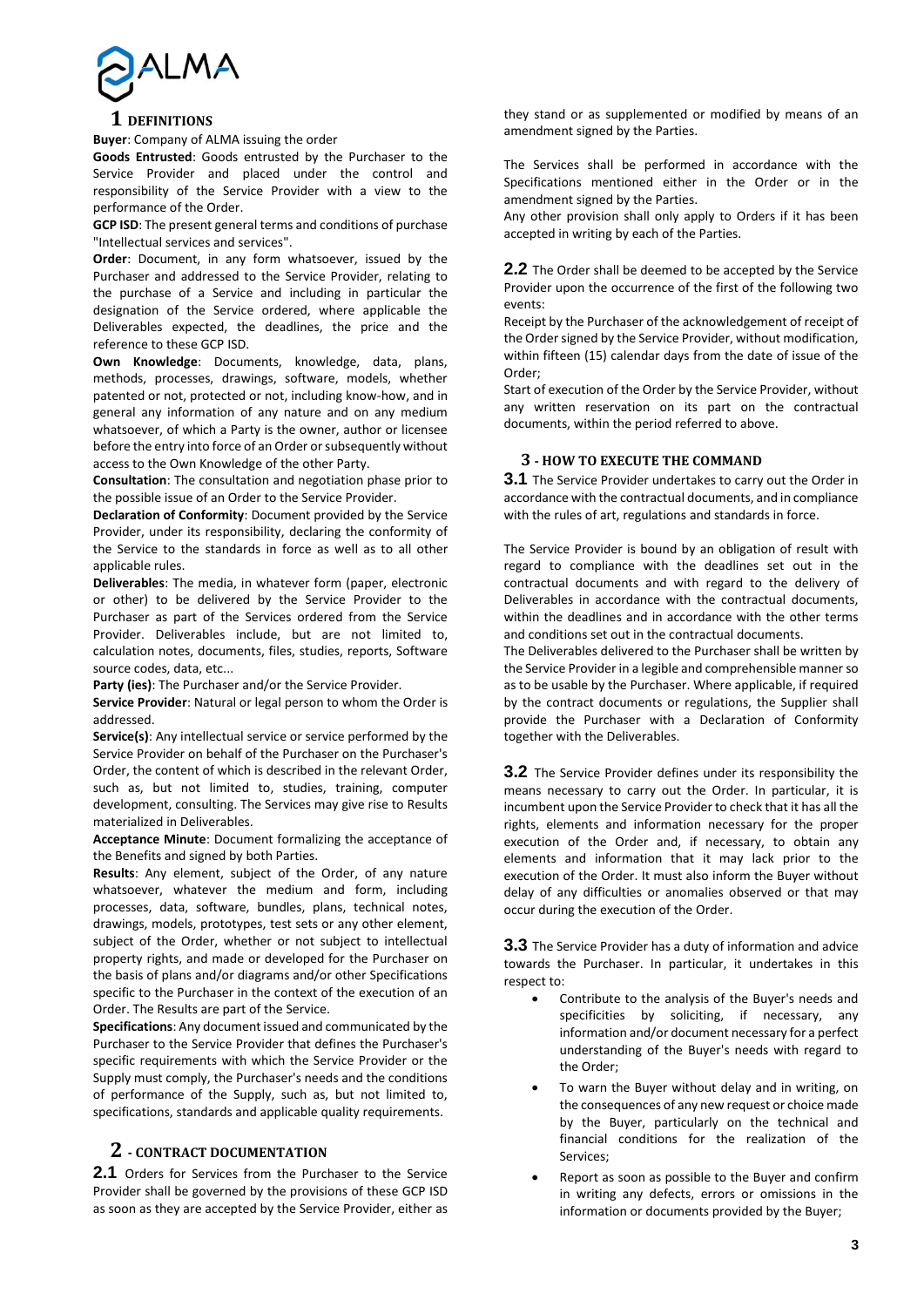

 Provide any information or documents that would be useful to the claimant in the context of the Benefit.

In addition, the Service Provider shall inform the Purchaser without delay and in writing of any situation concerning the Purchaser that may call into question the proper performance of the Order, in particular in the event of insolvency proceedings affecting its business (cessation of payment, receivership or judicial liquidation), of any equivalent situation such as dissolution, total or partial transfer of its business or any change that may occur in its organization that has an impact on the proper performance of the Order.

If, in the course of performing the Order, authorizations (administrative or other) are required, the Service Provider shall ensure, before performing the Order, that all authorizations have been obtained and are no longer subject to possible appeal, so that the Purchaser is not concerned.

**3.4** The Service Provider and the Purchaser may be required to exchange computerized data for the purpose of fulfilling the Order.

**3.5** In the case of Service Orders that are to be carried out over a period of time, the Service Provider undertakes to keep the Purchaser regularly informed of the progress of the Service Order. The Order may specify the terms and conditions of this information.

# <span id="page-3-0"></span>**4 - QUALITY DEMANDS**

**4.1** The Service Provider shall demonstrate the compliance of its quality management system with the requirements of this document before placing the Order.

**4.2** In the event that the Purchaser issues additional quality requirements that are specific to a Service, the Service Provider shall plan and develop the processes necessary to perform the Service and shall establish a specific quality plan applicable only to that Service, such specific quality plan being in addition to the generic provisions of the quality manual or generic quality plan referred to above. This specific quality plan must be accepted by the quality correspondent designated by the Purchaser before the Order is placed. Such acceptance shall in no way limit the Service Provider's liability.

#### <span id="page-3-1"></span>**5 - DELAYS**

**5.1** The deadlines agreed between the Parties are binding and their observance constitutes an essential clause for the Buyer without which it would not have contracted.

**5.2** The Service Provider shall inform the Purchaser immediately in writing of any foreseeable delay in relation to the contractual deadlines, and of the measures taken to remedy the delay, any additional expenses resulting from such delay, except in cases of force majeure, being borne by the Service Provider.

**5.3** In the event of failure to meet the contractual deadlines, the Buyer reserves the right to apply, unless otherwise agreed in a document signed by the Parties, as of right and without prior formal notice, late payment penalties equivalent to 0.5% of the amount (exclusive of tax) of the Order concerned per calendar day of delay, such penalties being capped at 15% of the amount (exclusive of tax) of the Order.

These penalties are not liberating and cannot be considered as a lump-sum and definitive compensation for the prejudice suffered by the Buyer. The Purchaser shall notify the Service Provider in writing of the amount of the penalties resulting from the delay. The Service Provider agrees that the Purchaser may, after a period of fifteen (15) calendar days from such notification, deduct the amount of such penalties from the amount due to the Service Provider under the late Order, if within such period the Service Provider has not contested in writing the reality of the grievance or has not already paid the Purchaser the amount claimed. In the event that the amount due to the Service Provider is less than the amount of the penalties, the difference shall be paid by the Service Provider within the same period of time as agreed between the Parties for the payment of invoices, such period running from the date of notification of the amount of the penalties by the Purchaser.

# <span id="page-3-2"></span>**6 - ACCEPTANCE OF BENEFITS**

**6.1** On the date specified in the Order, the Service Provider undertakes to have performed the Services and, in particular where the Order has provided for Deliverables, to deliver the Deliverable(s) to the Purchaser for acceptance. The process of acceptance by the Purchaser shall be implemented as and when (i) the Services (delivery for the Deliverable(s)) are completed and are considered complete and usable by the Purchaser, and (ii) the Supplier provides objective evidence of their compliance with the Order. Acceptance shall be evidenced by the issuance of a Record of Acceptance.

**6.2** In the event of a Service not complying with the contractual documents, the Purchaser shall inform the Service Provider of its reservations and allow the Service Provider to check and correct this non-compliance within ten (10) days of the notification made by the Purchaser. If within this period the Service Provider does not inspect or challenge the noncompliance, the Purchaser reserves the right, at its option, to do so:

- To accept the Service as is, in return for a mutually agreed price reduction;
- To accept it after corrective action taken by the Service Provider at its own expense;
- To refuse it.

The Non-Conforming Service refused by the Buyer shall be deemed to be undelivered and shall give rise to the application of the penalties provided for in the "Deadlines" article above, without prejudice to the Buyer's right to claim damages for the loss suffered as a result of the Non-Conformity and/or to terminate the Order.

**6.3** The Service Provider also undertakes to inform the Purchaser as soon as possible of any significant defect discovered after the Services have been performed and which could affect the safety of the equipment concerned by the Services performed, or call into question the studies or work or any other Deliverables resulting from these Services.

#### **7 - TRANSFER OF OWNERSHIP**

<span id="page-3-3"></span>Ownership of the Results shall pass to the Purchaser notwithstanding any retention of title clause inserted in the Service Provider's documents as they are produced.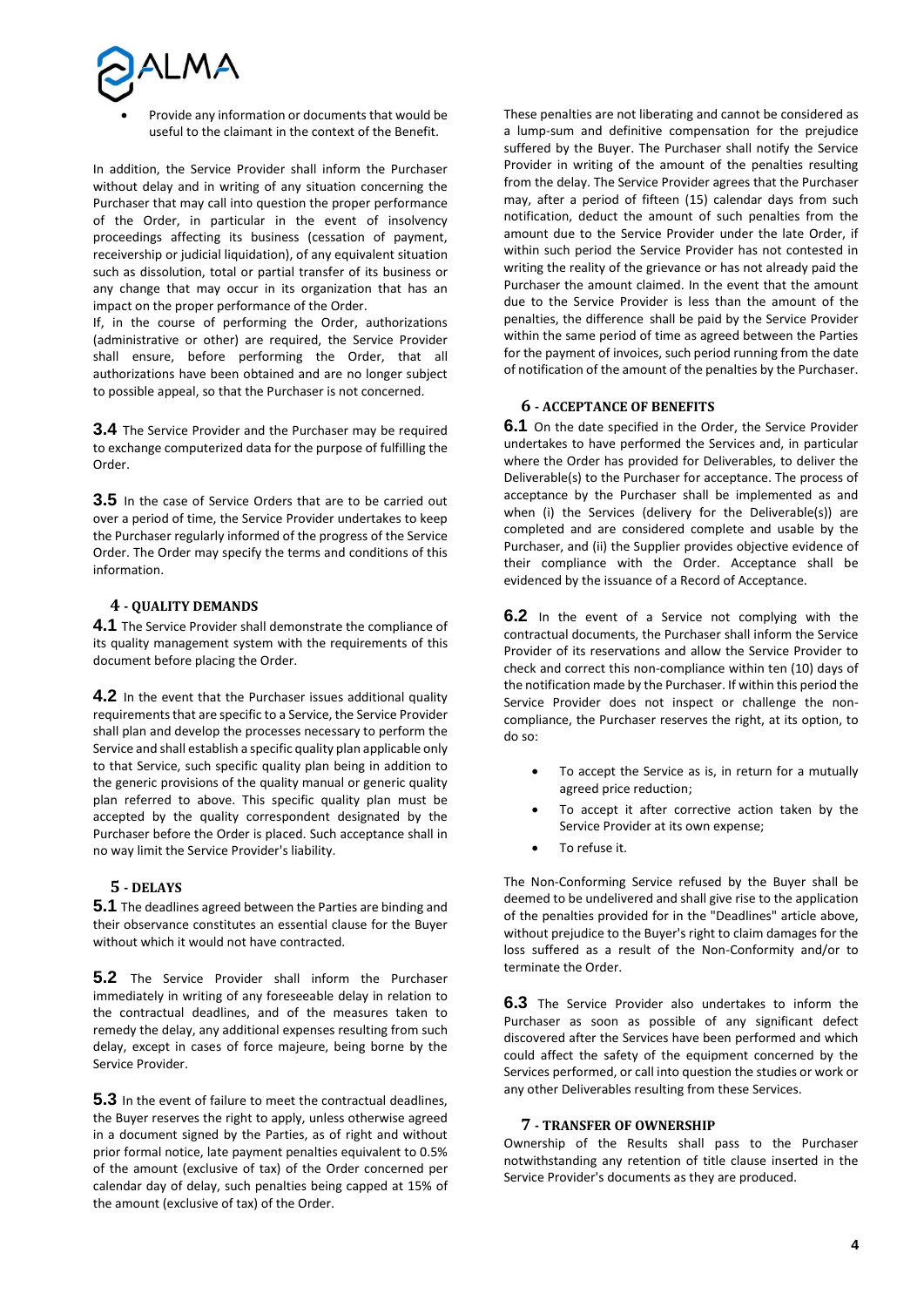

#### <span id="page-4-0"></span>**8 - PRICE - INVOICING - PAYMENT TERMS**

**8.1** Unless otherwise agreed in a document signed by the Parties, the prices shown in the Order are firm and nonrevisable, including all taxes and duties, excluding VAT. These prices include all costs and expenses incurred by the Service Provider in the performance of the Service, including, where applicable, the rights of use of the Service Provider's proprietary knowledge necessary for the use and exploitation of the Deliverables/Results.

**8.2** The Service Provider undertakes to invoice the Service in accordance with the contractual documents and in any event not before the Service has been performed. If an invoicing schedule agreed between the Parties is mentioned in the Order, the Service Provider shall comply with it.

Invoices shall be issued by the Service Provider in accordance with the regulations in force and shall include, in addition to the legal notices, the following elements:

- The reference of the Order as indicated on the said Order (only one Order number per invoice);
- The detailed description of the Service as described in the Order ;
- The bank details of the account to which the payment is to be made;
- The contact details (name, telephone and e-mail) of a correspondent to be contacted in the event of a complaint concerning the invoice;
- The date and number of the acceptance report or any other invoicing event as provided for in the Order.

The original invoice must be sent as soon as it is issued to the address specified in the Order. The originals of the acceptance report or any other document provided for in the contract and generating the invoice shall be sent to the Buyer and shall not be attached to the invoice.

**8.3** Unless otherwise agreed by the Parties and subject to compliance with legal provisions, the payment period for invoices shall be thirty (60) days end of month from the date of issue of the invoice.

#### <span id="page-4-1"></span>**9 – GUARANTEE**

**9.1** The Service Provider guarantees the proper performance of the Service in accordance with the contractual documents.

Unless otherwise agreed between the Parties, the duration of the guarantee is one (1) year from the date of the Minutes of acceptance without reservation of the Performance. In this respect, the Service Provider undertakes to correct the Service, at no cost to the Purchaser. This warranty clause is without prejudice to compensation for damages suffered by the Purchaser.

**9.2** Unless otherwise agreed between the Parties, the correction of the Performance under the warranties provided for in this Article shall be made within a maximum period of fifteen (15) days from the Buyer's written notification of the defect or nonconformity.

If a Service comprises several subsets, the Service Provider shall correct at its own expense any anomaly that may be caused by the defect of one subset on the other subsets of the said Service.

**9.3** Any corrected Benefit will be guaranteed, under the same conditions as above, until the expiry of the Benefit's guarantee period and for at least six (6) months from the intervention. In the event that the Service Provider does not fulfil its warranty obligation, the Purchaser reserves the right to carry out or have carried out by a third party the necessary work at the Service Provider's expense.

#### **10 - INTELLECTUAL PROPERTY**

<span id="page-4-2"></span>Each Party shall remain the sole owner of its Own Knowledge, subject to the rights of third parties.

The Service Provider undertakes not to modify in any way whatsoever the Own Knowledge entrusted by the Purchaser for the performance of the Order without the Purchaser's prior express written consent, and in any event not to acquire any intellectual property rights on the basis of the Purchaser's Own Knowledge.

If the Service Provider's Own Knowledge is required for the use and/or exploitation of the Deliverables/Results, the Service Provider grants the Purchaser, for the legal duration of the intellectual property rights, a free, non-exclusive, irrevocable and transferable right to use and/or exploit this Own Knowledge, with the right to sublicense. The Purchaser undertakes not to use the Service Provider's Own Knowledge for any purpose other than the use and/or exploitation of the Deliverables/Results, and in any event not to acquire any intellectual property rights on the basis of the Service Provider's Own Knowledge.

If software is part of the Service Provider's proprietary knowledge necessary for the use and/or exploitation of the Deliverables/Results, the Service Provider undertakes to deposit the source codes of this software with the Agency for the Protection of Programs under a registration number to be communicated to the Purchaser. In the event that the Service Provider abandons the use of such software or ceases its business and is not taken over by a third party, the source codes of such software shall be made available to the Purchaser on reasonable terms and conditions, and the Purchaser shall be entitled to use them for the purpose of using and/or exploiting the Deliverables/Results.

#### **11 - LIABILITY - INSURANCE**

<span id="page-4-3"></span>**11.1** The Service Provider shall be liable for any damage or loss suffered by the Purchaser or any third party as a result of any failure to perform or improper performance of the Order. Accordingly, the Service

Provider shall indemnify the Purchaser for all loss or damage suffered by the Purchaser, including costs of repair and/or replacement resulting from damage or loss to the Confected Goods. The assistance that the Purchaser may provide to the Service Provider in the performance of the Service or the checks that the Purchaser reserves the right to carry out shall in no way exonerate the Service Provider from its liability in respect of the Service.

**11.2** The Service Provider undertakes to take out and maintain the necessary insurance with companies known to be solvent and to maintain in force the necessary insurance up to an amount corresponding to the risks and liabilities incumbent upon it under both common law and its contractual commitments.

The Service Provider must have a general and professional civil liability insurance policy covering the duration of the Order:

His professional activity in general,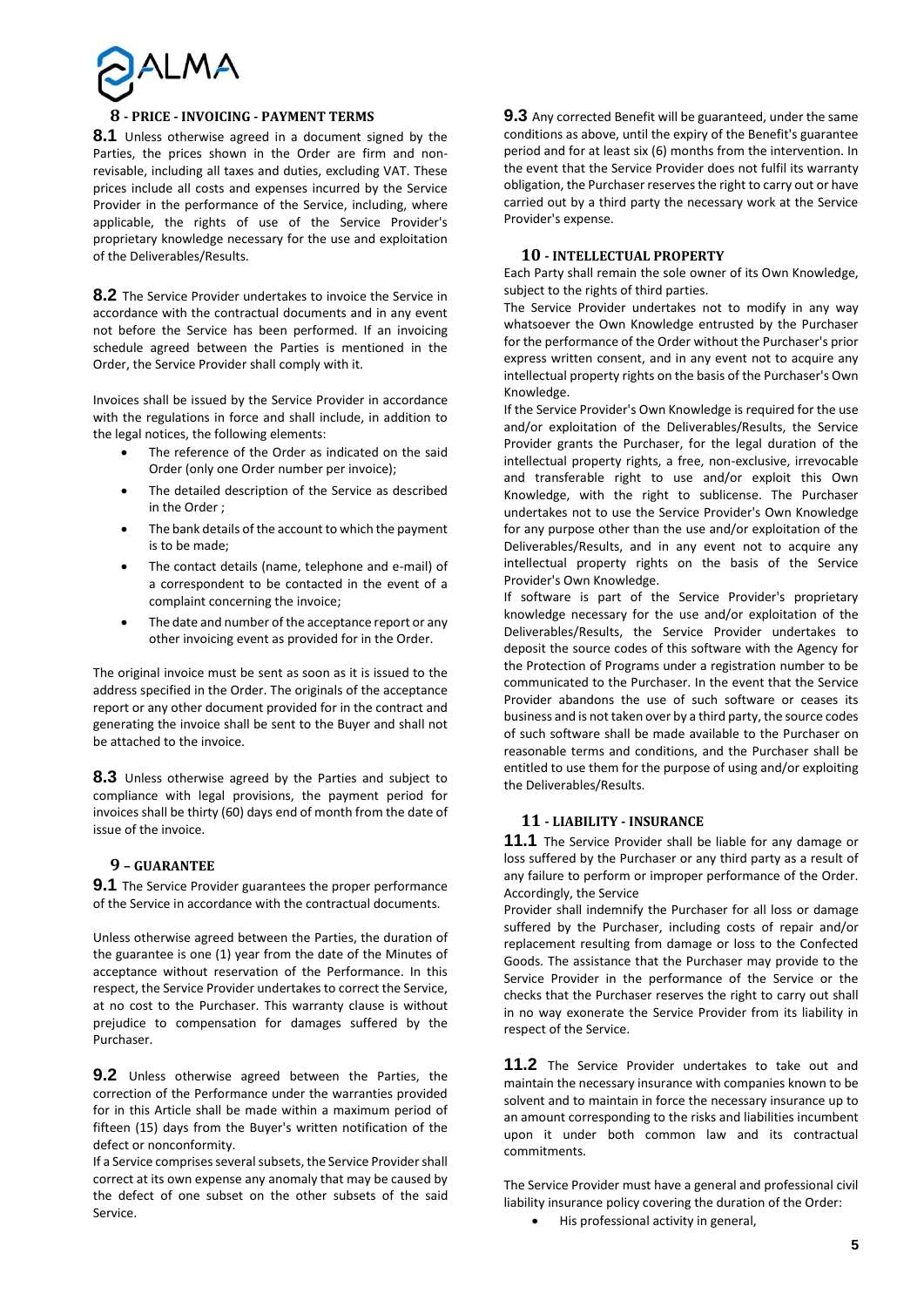

- Its activity in the workplace in connection with the missions or work entrusted by the Buyer,
- Damages of any kind caused to third parties,
- Damage caused to the goods entrusted to him by the Buyer as soon as they are made available to him and for as long as he is in possession of them.

# **12 - COMPLIANCE WITH SOCIAL REGULATIONS**

<span id="page-5-0"></span>The Service Provider guarantees that it complies with the social legislation to which it is subject. It also guarantees that the Benefit will be provided in accordance with the social legislation in force in the country in which the Benefit is provided.

# <span id="page-5-1"></span>**13 - COMPLIANCE OF THE SERVICE WITH REGULATIONS AND STANDARDS**

Regardless of where the Service is performed (in France or abroad), the Service Provider guarantees the Purchaser that the Service will comply with the legal and regulatory provisions, quality requirements and applicable standards concerning in particular health, hygiene, safety, product traceability and environmental protection.

The Service Provider undertakes to communicate to the Purchaser at the time of delivery of the Service the information available to it to enable the Results of the Service to be used in complete security.

The Service Provider undertakes to inform the Purchaser of any changes in applicable laws, regulations and standards affecting the terms and conditions of delivery or performance of the Service.

## **14 - EXECUTION OF THE SERVICE ON A BUYER'S SITE**

<span id="page-5-2"></span>If the Service is to be performed in whole or in part at a site of the Purchaser, the Service Provider undertakes to comply with the following provisions:

The Service Provider will communicate beforehand the list of names of the personnel likely to access the Purchaser's site, the Purchaser reserving the right to refuse any person access to its site for security reasons. The Service Provider will take the necessary measures to ensure that any replacement operations do not in any way disrupt the performance and quality of the Services.

The Service Provider will respect and ensure that its staff and any subcontractors respect the rules governing access to the site, the security requirements, including in terms of IT, clothing, confidentiality rules, and the provisions of the internal regulations that apply to any person present on the Purchaser's premises as an employee of an outside company, including the rules relating to health, safety and working conditions.

If the Service Provider is authorized to access the Buyer's computer system, this authorization is strictly limited to the sole execution of the Order. In this case, the Service Provider shall comply with the Purchaser's Charter for the Use and Security of Information Systems and any other instructions given to it.

In the event that the Service Provider's personnel are present on the Purchaser's site, the Service Provider shall appoint a project manager with hierarchical and disciplinary authority over its personnel.

Upon completion of the Services at the Purchaser's site, the Service Provider's personnel shall:

 Return to the Buyer's security service the badges and other means of access entrusted to it,

- Where appropriate, return to the service concerned the words, codes and access keys to the hardware and software allocated to it,
- And, more generally, to return any information, documents and other materials provided to it for the execution of the Order.

# <span id="page-5-3"></span>**15 - CONFIDENTIAL**

**15.1** All information received from the Buyer by the Service Provider for the purposes of the execution of the Order or to which the Service Provider may have access through its presence on the premises of the Buyer or another ALMA Company shall be considered strictly confidential, without the need for the Buyer to specify or mark its confidential nature.

**15.2** The Confidential Information remains the property of the Buyer, subject to the rights of third parties. The disclosure of Confidential Information by the Buyer shall in no event be construed as conferring on the Service Provider any express or implied right (whether by license or otherwise) to such Confidential Information.

# **15.3** The Service Provider undertakes to:

Use the Confidential Information solely for the purpose of fulfilling the Order;

Communicate the Confidential Information only to the members of its staff directly concerned by the execution of the Order and only to the extent that such communication is necessary to carry out the Order;

Not to disclose or make available, in whole or in part, Confidential Information to third parties without the prior written consent of the Buyer;

Enforce the confidentiality obligations imposed on it under the present article "Confidentiality" by its staff and any other person authorized by the Buyer to access Confidential Information.

**15.4** If the Service Provider is required by law or by a binding judicial or administrative decision to disclose the Buyer's Confidential Information, it shall immediately notify the Buyer and shall require the persons or entities to whom such Information is to be disclosed to treat it as confidential.

**15.5** In the event of termination of the Order for any reason whatsoever or upon its expiry, the Service Provider undertakes to return the Confidential Information to the Buyer without delay and/or to destroy any medium containing all or part of this Confidential Information. Such return or destruction shall not release the Service Provider from its obligations of confidentiality under this Article.

**15.6** All Classified Confidential Information will be identified as such by the Buyer at the time of disclosure. The protection and use of such Confidential Information shall be in accordance with the security procedures laid down by the Administrations concerned.

**15.7** The Service Provider undertakes not to publish any article or advertisement relating to the Order and/or the Service and/or any other information relating to its business with the Purchaser without the prior written consent of the Purchaser.